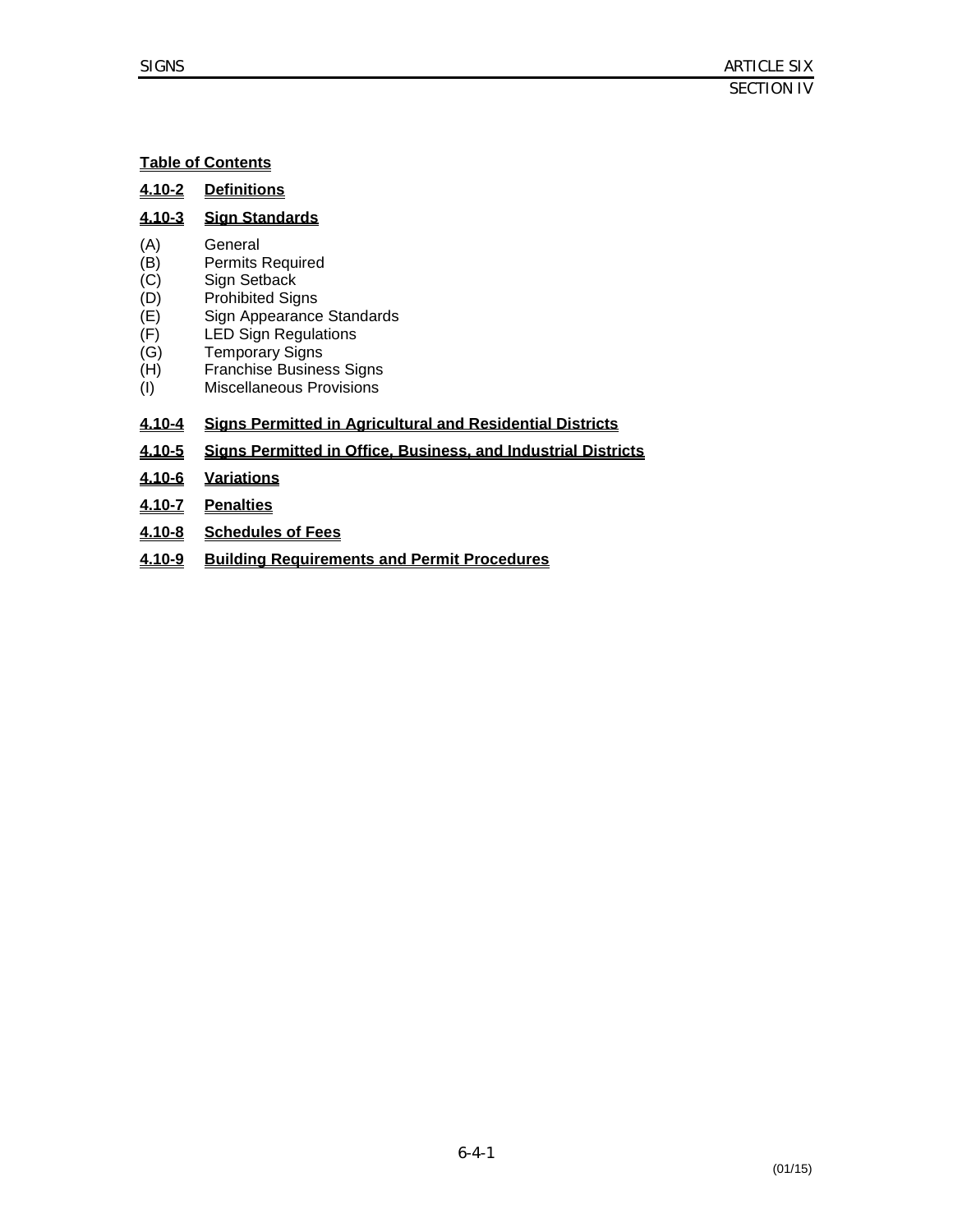#### **Subsection 4.10-2 Definitions**

- 1. Advertising Sign (Also commonly called an "off-premises sign"). A sign, which directs attention to a business, commodity, service, or entertainment, conducted, sold, or offered elsewhere than upon the premises where the sign is displayed. This type of sign is prohibited.
- 2. Animated Sign Any sign that uses movement or change of lighting to depict action or create a special effect or scene such as animated cartoon. This type of sign is prohibited.
- 3. Beacon Any light with one or more beams directed into the atmosphere or directed at one or more points not on the same lot as the light source; also any light with one or more beams that rotate or move. This type of sign is prohibited.
- 4. Bench Sign Any sign that is part of, or affixed to, a bench, including, but not limited to, a sidewalk bench, park bench, or a bench at a bus stop or railroad station. This type of sign is prohibited.
- 5. Balloon Sign Any inflatable object, whether depicting information or not, for the purpose of attracting attention to a location. This type of sign is prohibited.
- 6. Building Marker Any sign indicating the name of a building and date and incidental information about its construction, which sign is cut into a masonry surface or made of bronze or other permanent material. A building marker sign may be permitted only as a wall sign. 4.10-4-G, 4.10-5-B-1
- 7. Village Center Overlay District The Village Center Overlay District shall be the area specifically depicted on Figure 3-4-1 of this Zoning Ordinance.
- 8. Business Sign A sign, which states the legal name of the business on the premises where the sign is located. A business sign may be either a ground or a wall sign.
- 9. Candela An internationally recognized base unit of measurement of luminous intensity. A common candle emits light with a luminous intensity of roughly one candela.
- 10. Canopy Sign Any sign that is a section of or attached to an awning, canopy, or other fabric, plastic, or structural protective cover over a door, entrance, window, or outdoor service area. A marquee is not a canopy. A canopy sign is a type of wall sign.
- 11. Commercial Center Identification Sign A large identification sign to mark the location of a business Commercial Center. This sign may include the logo and the name of the Commercial Center and/or identification of individual tenants. If tenant names are indicated on a Commercial Center Identification Sign, the sign will be counted as one of the two available signs permitted. A commercial center identification sign may only be a ground sign.
- 12. Construction Sign See Project Identification Sign.
- 13. Customary Home Occupation Sign A sign which indicates the location of a customary home occupation in a residential district. Customary home occupation sign are prohibited.
- 14. Directional Sign
	- a. Directional Advertising Sign A sign indicating only the name of a business or activity and the distance or directions to such business or activity. This type of sign is prohibited.
	- b. Directional Non-Advertising Sign A sign permitted on private property when reasonably necessary for traffic or safety purposes to direct flow of traffic and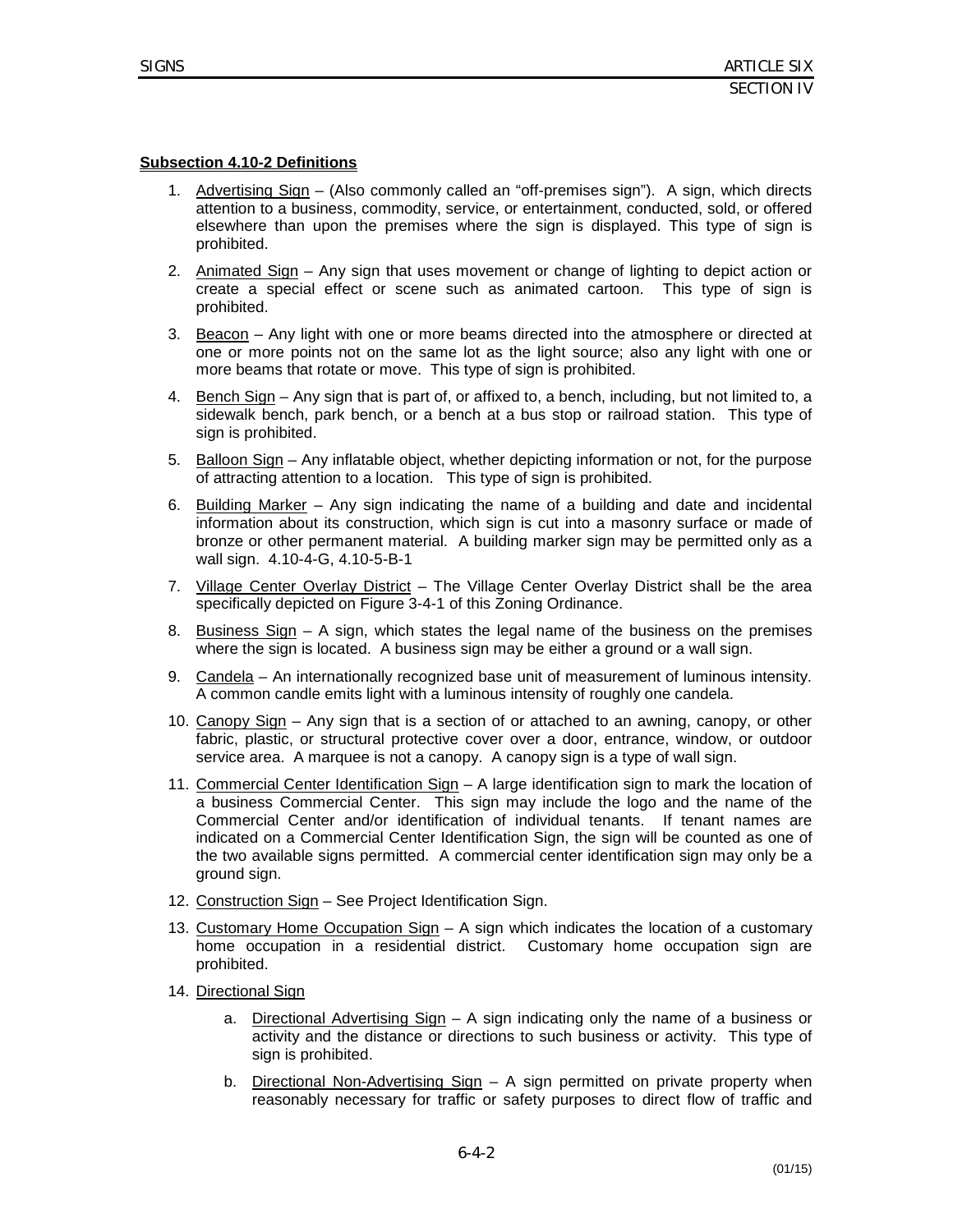pedestrians to a destination. A directional non-advertising sign may be either a ground sign or a wall sign.

- 15. Entrance Sign A ground or wall sign located at the entrance of a subdivision, office park, park or forest preserve, providing only the name and/or location of that activity. An entrance sign may be either a ground sign or a wall sign.
- 16. Events Sign A temporary use sign for a special event. An events sign may be either a ground sign or a wall sign.
- 17. Feather Sign A temporary advertisement sign with a single anchor point into the ground or into a stand that are rectangular in shape and are vertical in nature. Feather signs may be substituted for temporary signs provided they are not greater than 32 square feet.
- 18. Flashing Sign A sign, the illumination of which is not kept constant in intensity at all times when in use, and which exhibits sudden or marked changes in lighting effects. This type of sign is prohibited.
- 19. Franchise A contract or agreement, either expressed or implied, whether oral or written, between two or more persons by which: A franchise sign may be either a ground sign or a wall sign.
	- a. a franchise is granted the right to engage in the business of offering, selling, or distributing goods or services, under a marketing plan or system prescribed or suggested in substantial part of a franchisor; and
	- b. the operation of the franchisee's business pursuant to such plan or system is substantially associated with the franchisor's trademark, service mark, trade name, logo-type, advertising, or other commercial symbol designating the franchisor or its affiliate; and
	- c. the person granted the right to engage in such business is required to pay, directly or indirectly, a franchise fee of \$500 or more (or comparable consideration).
- 20. Franchisee A person to whom a franchise is granted.
- 21. Franchisor A person who grants a franchise.
- 22. Ground Sign A permanent ground sign anchored in the ground by means of a base on the ground and not supported or attached to a pole or poles, which are placed in or on an approved foundation, and not attached to a building.
- 23. Human Sign A sign where the advertisement is attached to a person or animal or the person is holding an advertisement sign. This type of sign is prohibited.
- 24. Identification Sign A sign bearing the address of the premises and/or the name of its occupant but containing no logo and no commercial message.
- 25. Incidental Sign A sign required by local, state and/or federal requirements providing public information, and not for commercial purposes. An incidental sign may be either a ground sign or a wall sign.
- 26. Light Emitting Diode (LED) A sign utilizing technology of diode arranged in pixels to create messages changeable by electronic means. Such signs shall include other similar signs such as liquid crystal display signs, fiber optic signs, plasma display screen signs, incandescent signs, or any such signs using similar technologies.
- 27. Marquee Any fixed hood (other than a canopy or awning), which is supported solely by the building to which it is attached, is constructed of metal or other incombustible material, and includes advertising. A marquee may only be a wall sign.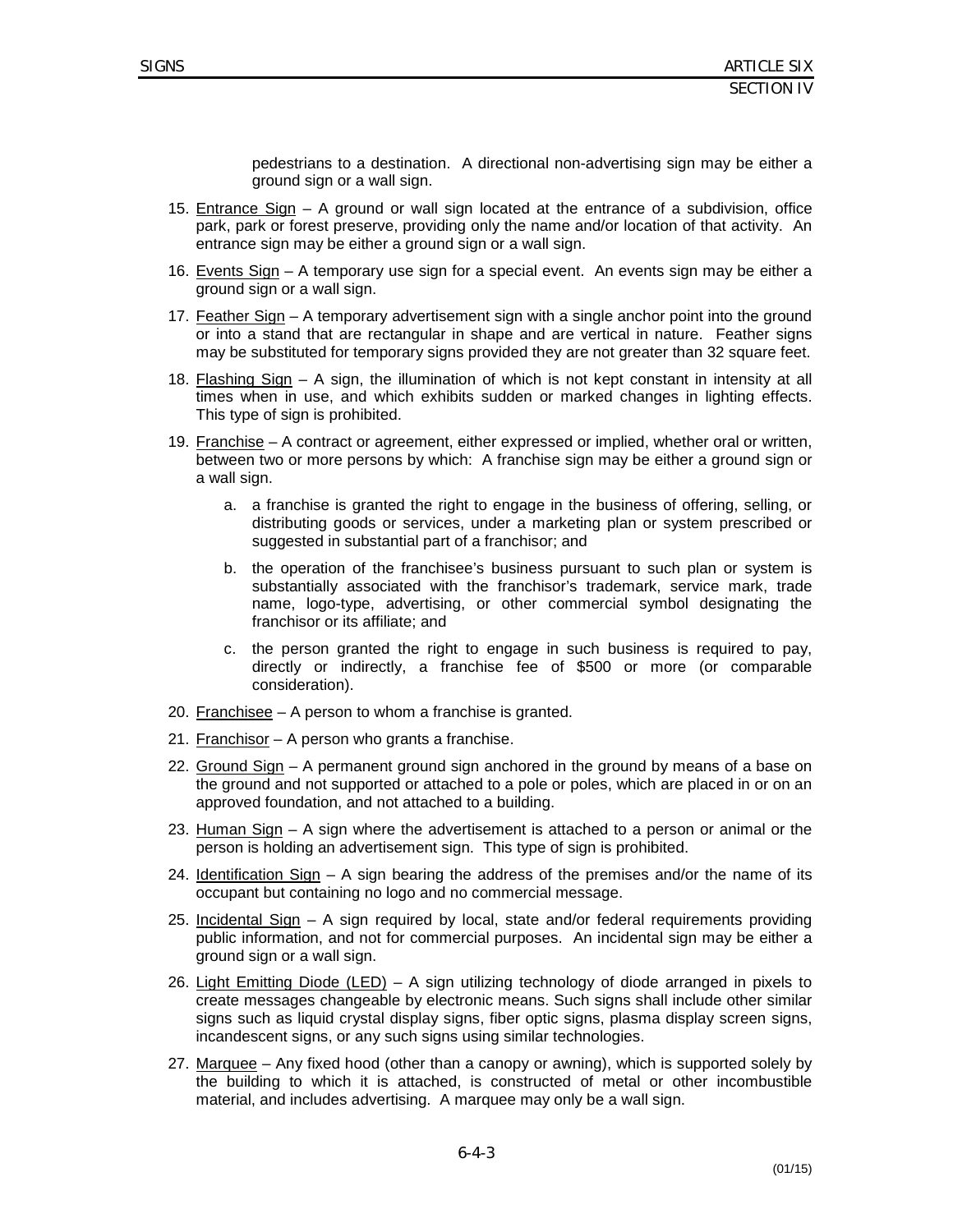- 28. Miscellaneous Sign A sign constructed of cloth, fabric, paper, cardboard, or any other lightweight temporary material with or without a structural frame intended for a limited period of display, including decoration displays for holidays or public demonstrations. Miscellaneous signs cannot advertise products that are being offered or sold on the premises. Miscellaneous signs which are used for advertising purposes are not permitted.
- 29. Monument Something erected to perpetuate the memory of a person or of an event. A statue, stone or other permanent mark serving to indicate an angle or boundary. A monument may only be a ground sign.
- 30. Nits  $A$  unit of measurement of luminance or intensity of visible light, where one nit is equal to one candela per square meter. Nits are used to describe the brightness of electronic displays, such as, but not limited to, LED displays.
- 31. Non-rigid Awning An awning structure attached to a building, typically made of tubular frame and covered with canvas or similar non-rigid fabric or material. A non-rigid awning may only be a wall sign.
- 32. Obsolete Sign A sign that has become no longer useful for any on-site purpose.
- 33. Pennant Any lightweight plastic, fabric, or other material, whether or not containing a message of any kind, suspended from a rope, wire, or string, usually in series, designed to move in the wind. This type of sign is prohibited.
- 34. Permanent Sign Any sign or sign structure which is permanently affixed or installed, and is intended for long-term use. See general regulations.
- 35. Portable Sign Any sign not permanently attached to the ground or other permanent structure or a sign designed to be transported. Portable signs shall be no greater than three (3) feet in height.

The following portable signs shall be prohibited signs designed to be transported by means of wheels; balloons used as signs; umbrellas used for commercial messages; signs attached to or painted on vehicles parked and visible from the public right-of-way, unless said vehicle is used in the normal day-to-day operations of the business; and any portable sign not listed.

The following portable signs shall be permitted only in the Village Center Overlay as depicted on Figure 3-4-1 of this Zoning Ordinance; A-frames or T-frames; menu and sandwich board signs. One portable sign shall be permitted per business license. Portable signs only shall be displayed on the sidewalk area immediately outside the business and shall be removed at all times when the business is not open. No permit is required for this display.

- 36. Project Identification Sign A temporary use sign which identifies a remodeling or building project in progress, which may list the project by name, and other information such as builder/developer or other pertinent information. A project identification sign may be either a ground sign or a wall sign.
- 37. Projecting Sign (This term also includes those signs commonly known as overhanging signs). A sign supported by a building or other structure, which projects over any street, sidewalk, alley, or public way or public easement; or which projects more than twelve (12) inches from the face of any building, structure, or supporting wall. A projecting sign may only be a wall sign.
- 38. Public Right-of-Way That land area over which the Village has rights either through ownership or easement, to use for Public Street, utility purposes, or any public purpose.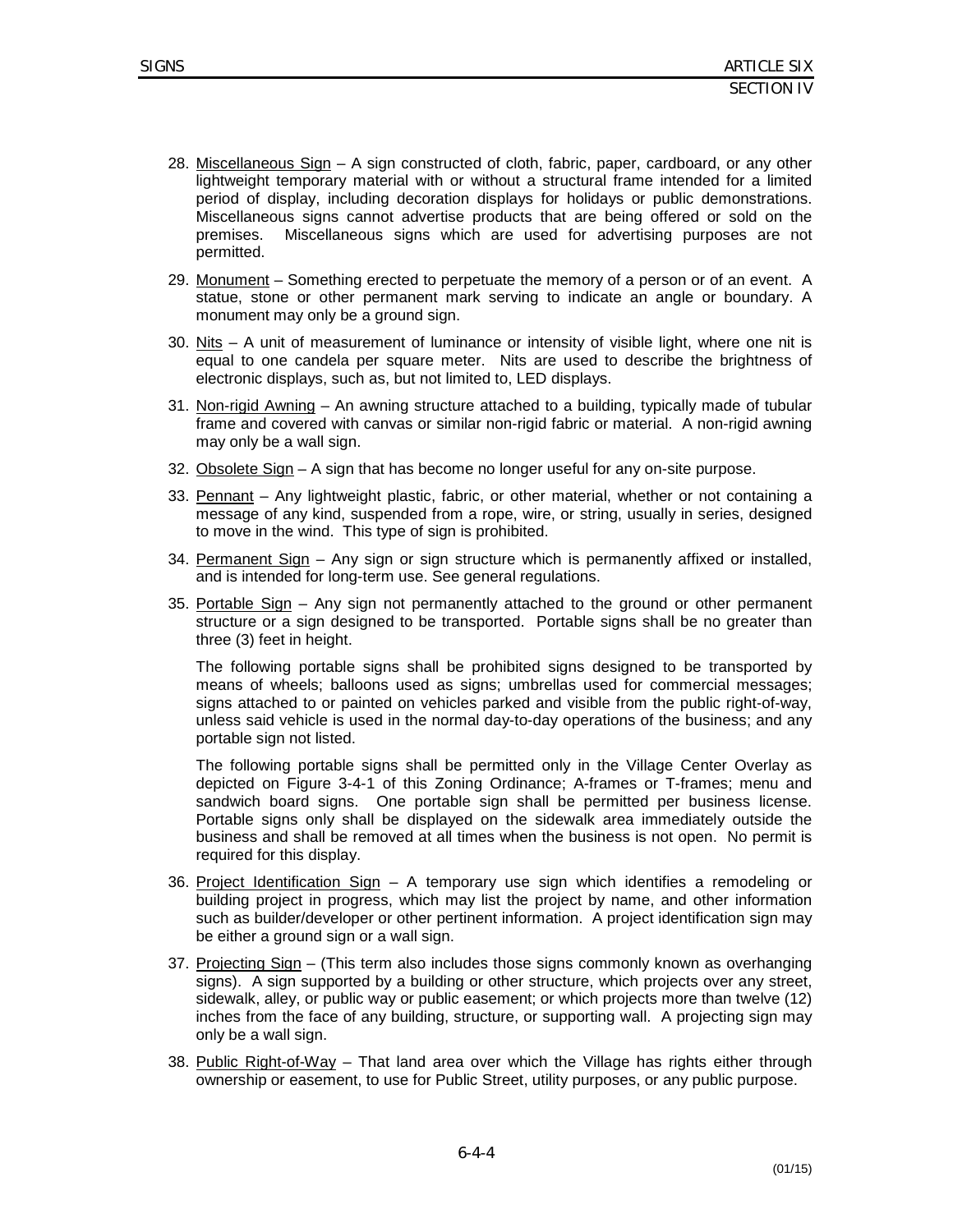- 39. Pylon Sign  $-$  A ground sign erected upon a pylon or a post. A pylon sign shall be prohibited unless it can be demonstrated that a pylon sign is necessary, in place of a ground sign, because the unique location of the property would make a ground sign not practical or if it can be demonstrated that a pylon sign, not a ground sign would be necessary for proper traffic visibility. The Village Board shall be responsible for making these determinations.
- 40. Roof Sign A sign that is placed above or supported on the top of a building. This type of sign is prohibited.
- 41. Sign Any device, fixture, placard, or structure that uses any color, form, graphic, illumination, symbol or writing to advertise, announces the purpose of, or identify the purpose of a person or entity, or to communicate information of any kind to the public. A sign may be either a ground sign or a wall sign.
- 42. Snipe Sign A sign which is attached to trees, utility poles, or to other objects, with a message appearing on such sign that does not apply to the present use of the premises or structure upon which the sign is located, including but not limited to any sign in a public right-of-way, unless a license and/or permit has been issued by the Village or such sign is otherwise authorized by this Section.
- 43. Subdivision Signs
	- a. Subdivision Sign Any sign announcing the development of a new subdivision of land, or sale or lease of the lots contained therein. A subdivision sign may only be a ground sign.
	- b. Subdivision Entrance Sign Any sign announcing the name of a subdivision located at the entrance of the subdivision. A subdivision entrance sign may only be a ground sign.
- 44. Temporary Sign Any sign intended to be used for a limited period of time and not permanently mounted. A temporary sign may be either a ground sign or a wall sign.
- 45. Total Surface Area The entire area within any continuous perimeter enclosing the extreme limits of lettering, representations, emblems, logos or other figures or messages, together with any material or color which is an integral part of the display or which is used to differentiate the sign from the background against which it is placed.
- 46. Tract Sign Any temporary use sign, which announces the sale or lease of a parcel or tract of land that has not been subdivided. A tract sign may only be a ground sign.
- 47. Vehicle/Trailer Sign A sign attached to an operable vehicle/trailer licensed to operate on the public streets. Any sign attached to an inoperable or unlicensed vehicle or any sign attached to a vehicle that is regularly parked for more than 72 hours in a location conspicuously visible from a public street shall be deemed a portable sign. This type of sign is prohibited.
- 48. Wall Sign A sign mounted to a building or structure, which is placed below the outside edge of a building overhang and those which are placed below the lowest roof line. The information contained on wall signs shall be limited to the name of the business establishment and a description of the products or services available from the business establishment.
- 49. Window Sign Any sign that is placed inside a window or upon the window panes or glass and is visible from the exterior of the window.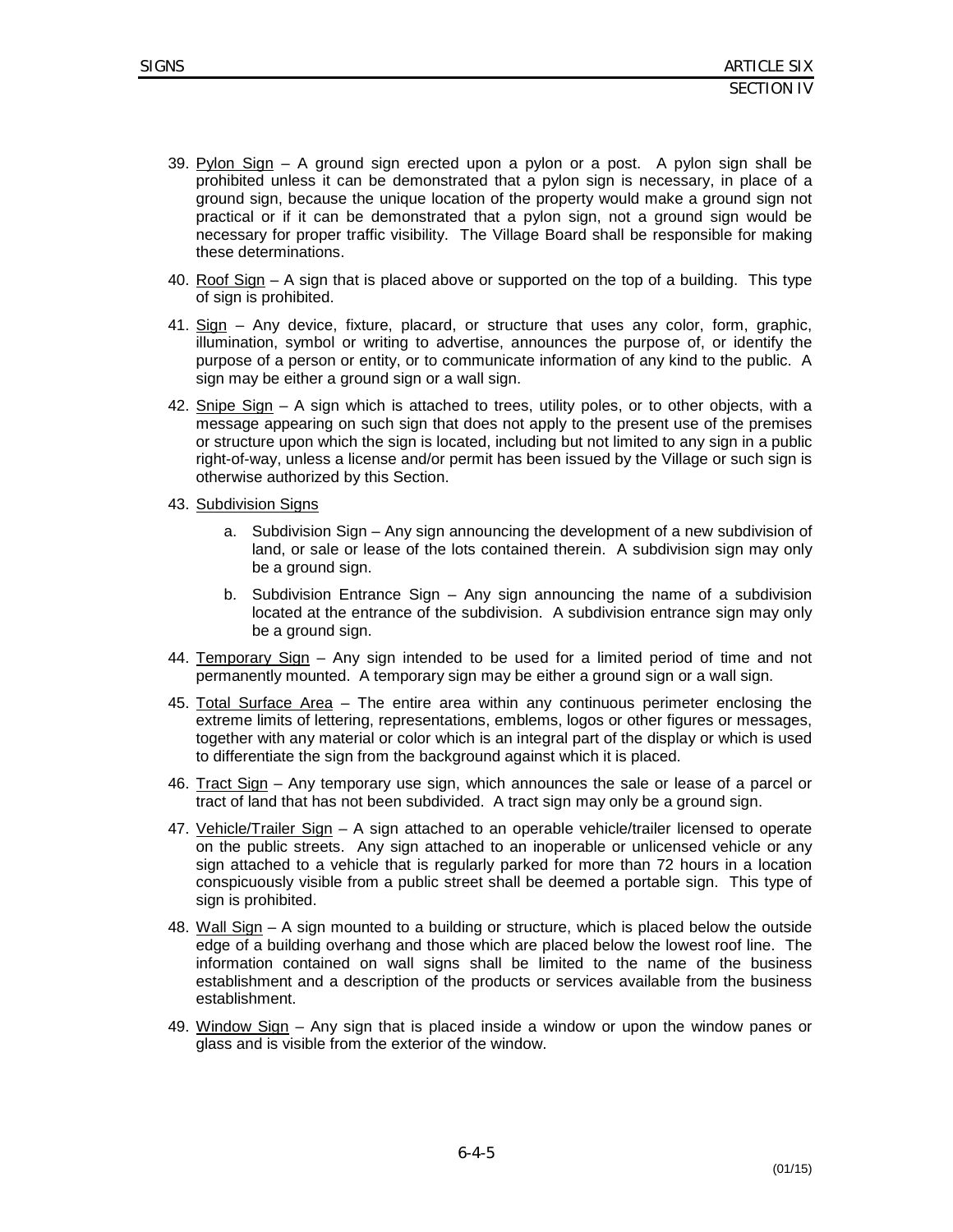# **Subsection 4.10-3 Sign Standards**

#### **A. General**

- 1. All signs shall be permanent except as allowed as a temporary sign pursuant to Section 4.10-3(G).
- 2. All signs shall be categorized as either ground signs or wall signs.
- 3. Any sign not specifically permitted shall be and is hereby prohibited.
- 4. All signs shall be maintained in conformance with the Village Ordinances, and shall otherwise be maintained in good repair.

#### **B. Permits Required**

- 1. A permit shall be required for all signs except as otherwise provided herein.
- 2. No sign shall be affixed or installed, or displayed in public view, without the prior issuance of all required permits.
- 3. Permit fees shall be paid to the Village in accordance with the schedule of fees established by the Village Board.
- 4. Exceptions to Requiring a Sign Permit.The following signs shall not require a sign permit:
	- i. Memorial signs, commemorative plaques, and memorial tablets displayed on public property, in cemeteries (including tombstones), or at historic sites.
	- ii. Address numerals and non-illuminated nameplate signs that are in accordance the zoning code
	- iii. For purpose of orientation, off site directional signs when established by the village.
	- iv. On site traffic directional signs and parking signs which bear no advertising and do not exceed 3 square feet in area and are located in non-residential zoning districts.
	- v. Governmental signs and governmental entity flags which are the official flags of the United States, state of Illinois, Lake County, the village of Lake Villa, U.S. prisoner of war flag, and flags of nationally recognized societies or institutions which are properly displayed.
	- vi. Window signs not exceeding 25% of the glass areas that are used for exits/entrances or necessary for visibility to exits/entrances. All other glass areas shall be considered part of the building and held to the same restrictions and regulations as any other part of the building as set forth in this chapter.
	- vii. Government related and quasi-government related, off premises, directional signs to give sufficient public notice of the location of governmental facilities, hospitals, colleges, schools, and unincorporated areas. The maximum size of each sign shall be 4 square feet.
	- viii. Holiday decorations of a temporary, primarily decorative nature, clearly incidental to and customarily associated with traditional accepted civic, patriotic, or religious holidays.
	- ix. Temporary residential garage sale and/or residential rummage sale signs held in conjunction with residential garage sales and/or residential rummage sales.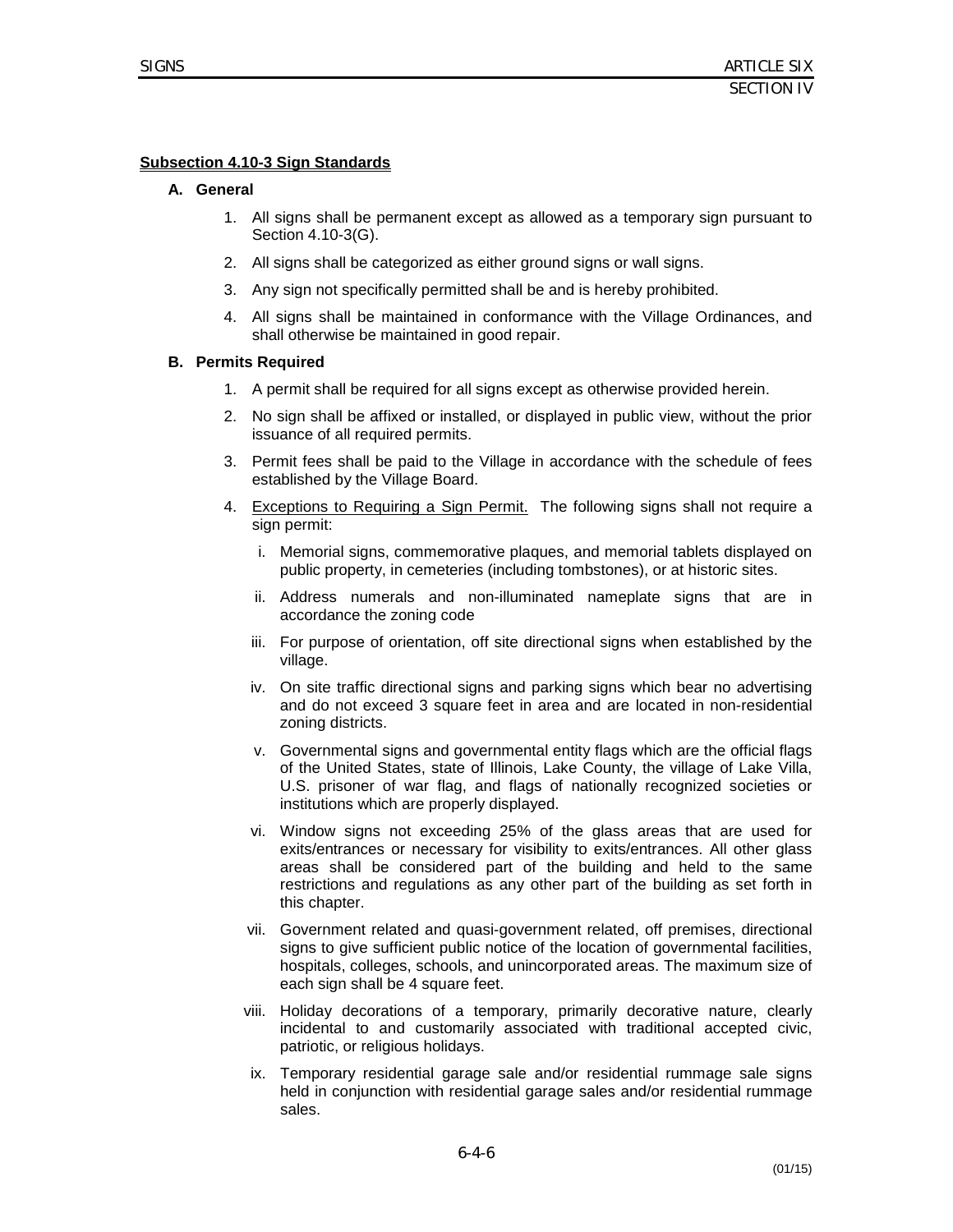- x. Home security signs in residential neighborhoods.
- xi. Interior signs erected within the confines of a building and which signs are not visible through windows or other open or transparent areas.
- xii. Repainting, changing of parts and preventive maintenance of signs located on the site without changing or altering sign design, logo, or wording.

#### **C. Sign Line of Sight Setbacks:**

All ground signs erected in the Village shall have side yard setback from adjoining lot lines a minimum of 5'. The required set back from any road right-of-way must provide the site distances as stated below:

| Posted Speed Limit (mph) | Site       | <b>Distance</b> |
|--------------------------|------------|-----------------|
|                          | Required   |                 |
| 30                       | 410 feet   |                 |
| 35                       | 530 feet   |                 |
| 40                       | 660 feet   |                 |
| 45                       | 840 feet   |                 |
| 50                       | 1,030 feet |                 |
| 55                       | 1,240 feet |                 |

Driver's eye – 3.5 feet above pavement.

Driver's eye – 10 feet behind pavement edge.

Object height (approaching vehicle) 4.5 feet above the center of the traffic lane.

No sign shall encroach onto public right of way (ROW).

Minimum 5 feet side yard setback from adjoining lot lines.

#### **D. Prohibited Signs**

All signs not specifically permitted by the provisions of Subsections 4.10-3, 4.10-4 or 4.10-5 shall be prohibited. Such signs include, but are not limited to:

- 1. Strings of light not permanently mounted to a rigid background, unless expressly exempted;
- 2. Inflatable signs and tethered balloons;
- 3. Signs that by their position, working, illumination, size, shape or color, obstruct, impair, obscure, or interfere with traffic signs, signals, or devices;
- 4. Temporary or portable signs that are faded, torn, ripped or in the opinion of the Zoning Officer not properly maintained.
- 5. Any sign or illumination that causes any direct glare into or upon any building, other than the building to which the sign may be related.
- 6. Off site and off premises signs which advertise businesses, establishments, activities, goods, products, facilities, or services or other message not made, produced, sold, or present on the premises or site where the sign is installed and maintained other than those which are permitted.
- 7. Inflatable advertising devices or signs.
- 8. Off premises directional signs.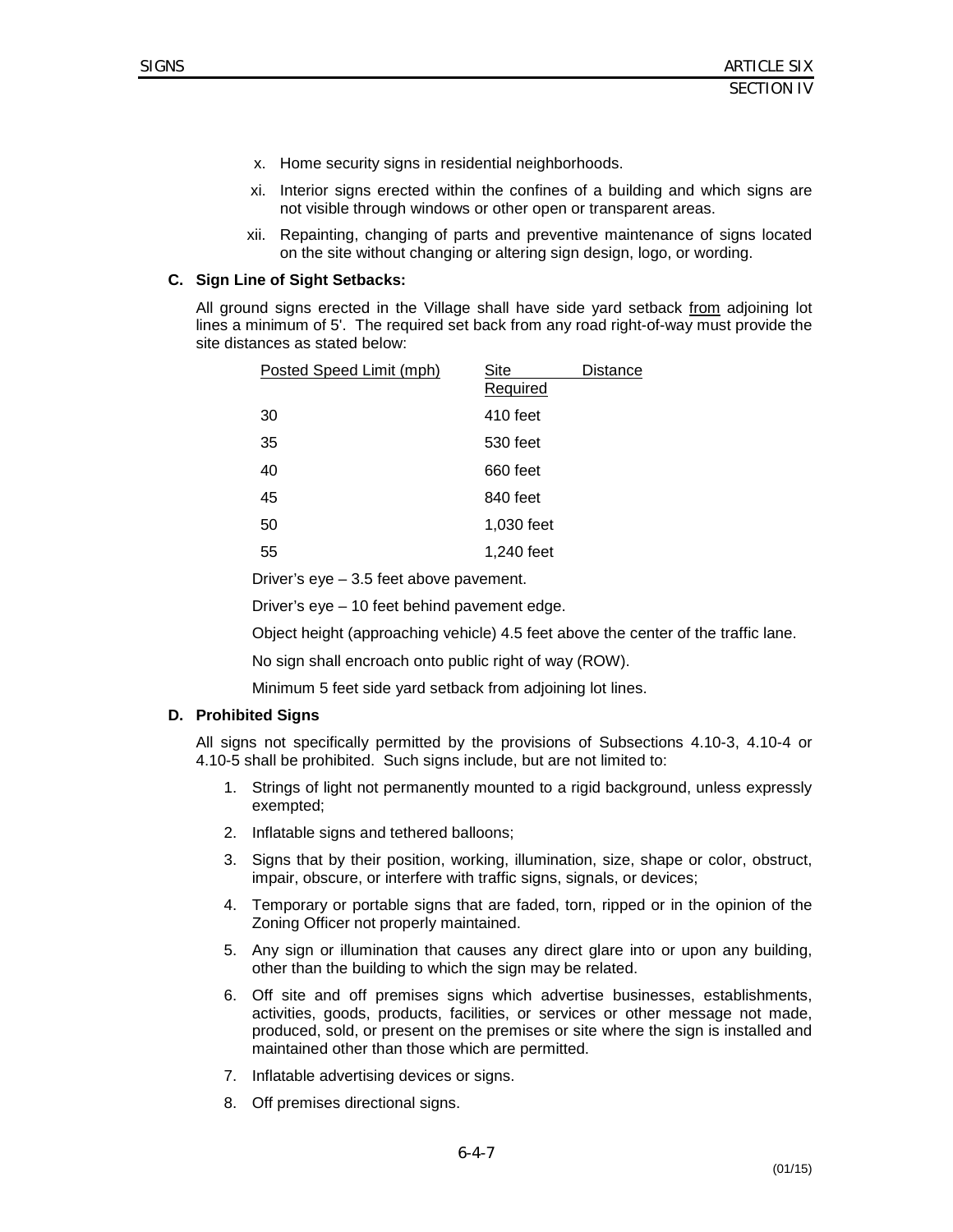- 9. Any sign that violates any provision of any law of the state of Illinois relative to outdoor advertising.
- 10. Snipe signs which do not identify a public utility such as a public telephone or which do not identify a recognized and/or real danger to public safety.
- 11. Any sign located within a public right of way except as otherwise provided by this Section.
- 12. Billboard signs. It shall be unlawful to erect a billboard sign in any area of the village of Lake Villa.
- 13. Signs as a principal use in any zoning district except as otherwise provided for in this chapter.
- 14. The posting of any signs on any permanent or temporary structure or building, pole, or tree located in any public street right of way, Public Park, or other public way.
- 15. Vehicles or any other type of property with "For Sale" signs when located within any public right of way or within any nonresidential zoning lot when vehicles or property are not being sold by a licensed business located within the zoning lot.
- 16. Signs mounted to fences except as permitted under the provisions of this chapter.
- 17. Statues used for commercial purposes.
- 18. Temporary signs affixed to permanent signs.
- 19. Temporary signs used as permanent signs.
- 20. Signs painted or mounted on rocks or other natural features or affixed to trees.
- 21. A temporary sign attached to a motor vehicle or trailer parked on public or private property so as to be seen from the public right of way for more than 3 consecutive hours for the purpose of advertising a product or directing people to a business activity.
- 22. A sign of any character, including any sign advertising the exact nature and kind of business conducted on the premises, for the exhibition, by posting, painting, or in any other manner displaying of any statement, word, character, or illustration of any obscene, indecent, or immoral nature.
- 23. Searchlights.
- 24. Signs which are deemed by the Zoning Officer to be in disrepair, hazardous, defective, structurally unsound, or otherwise unsafe.
- 25. Abandoned signs.
- 26. Signs on any wall, fence, or standard facing the side of any adjoining lot located in any residential zoning district classification.
- 27. Those signs which are prohibited by this Zoning Ordinance and/or this Section.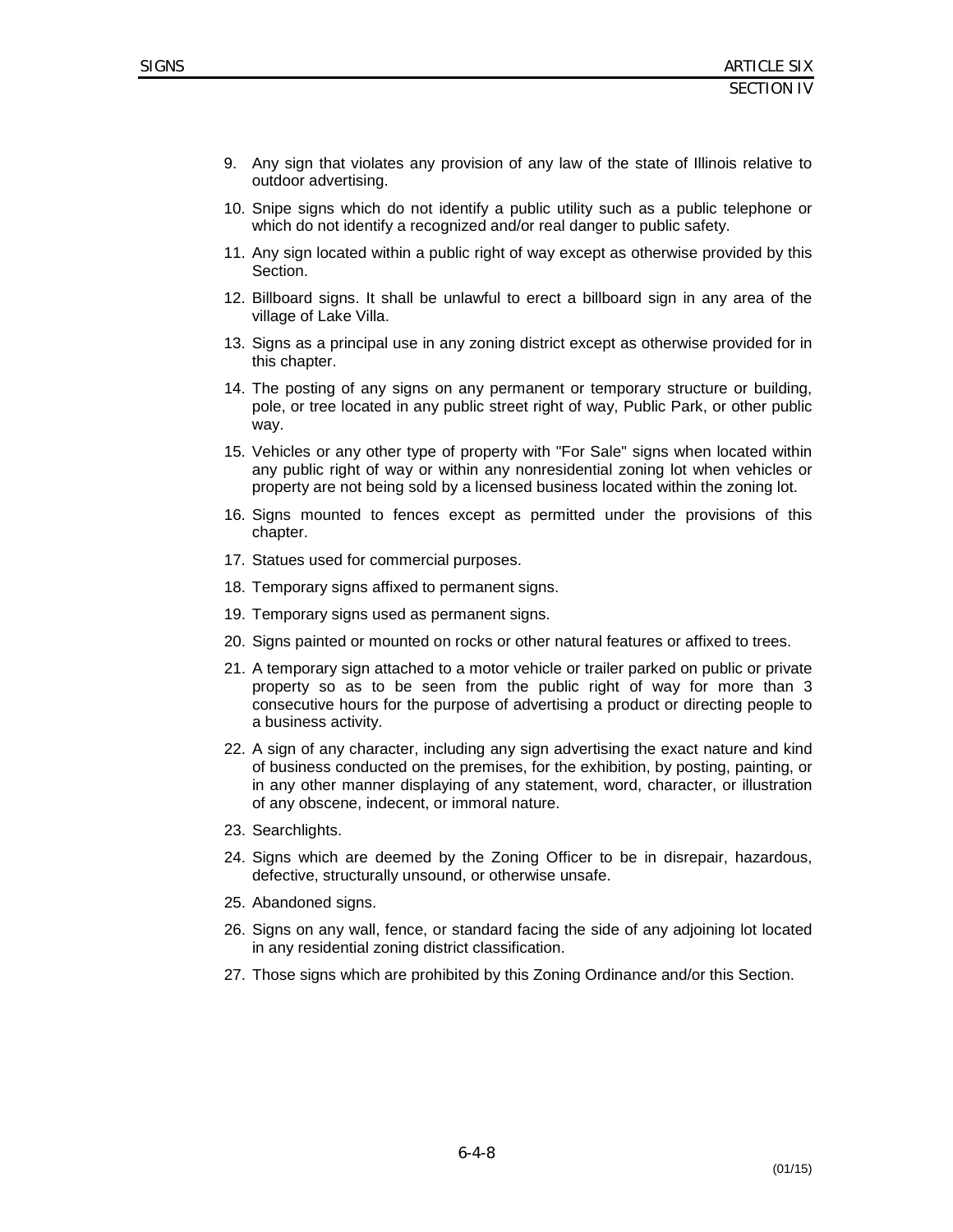- 28. Unlawful Signs, Permanent If any permanent sign has been constructed or erected, or is being maintained in violation of the provisions of these regulations, written notice shall be given to the occupant or property owner thereof. If the occupant or property owner fails to remove or alter the sign to comply with the standards herein set forth within thirty (30) days after such notice, the occupant and property owner shall jointly and severally be subject to the penalties provided in Section 4.10-7.
- 29. Unlawful Signs, Non-permanent If any non-permanent sign has been constructed or erected or is being maintained in violation of the provisions of this ordinance, written notice shall be given to the occupant or property owner thereof. If the occupant or property owner fails to remove or alter the sign to comply with the standards herein set forth within twenty-four (24) hours of receipt of notice from the Village, the occupant and property owner shall jointly and severally be subject to the penalties provided in Section 4.10-7.
- 30. Any sign which, or any part of which, is in motion by any means, including fluttering or rotating, or other signs set in motion by movement of the atmosphere. This includes all flags, pennants, whirling objects, windsocks, banners, or other entity(ies) attached to strings or lines. Exceptions to this prohibition shall include flags as described in Section 4.10.3(G)7
- 31. Signs that obstruct any window, door, fire escape, stairway, or opening intended to provide light, air, ingress, or egress for any building that would cause a violation of building codes.

#### **E. Sign Appearance Standards**

The purpose of this section is to establish minimum regulations and standards for the display of signs in the village of Lake Villa.

- 1. Permitted Materials.
	- i. Ground signs shall be constructed incorporating brick, stone, wood or other distinctive design materials as determined by the Zoning Officer. Ground signs shall be constructed with similar architectural characteristics as the principle building or surrounding buildings as determined by the zoning officer.
	- ii. Wall Signs shall incorporate the building's design aspects and/or colors. Wall signs are not to be painted directly on the wall. Wall signs must be constructed of non-flexible materials.
- 2. Permitted Lighting.
	- i. Ground Signs internally illuminated and externally illuminated lighting sources are permitted.
	- ii. Wall Signs internally illuminated and externally illuminated lighting sources are permitted.

#### **F. Light Emitting Diode (LED) Sign Regulations**

Light Emitting Diode (LED) signs shall be permitted under the following conditions:

- 1. Flashing or rotating or other similar animations used to draw attention is prohibited.
- 2. The background of the electronic message area shall be of a solid color.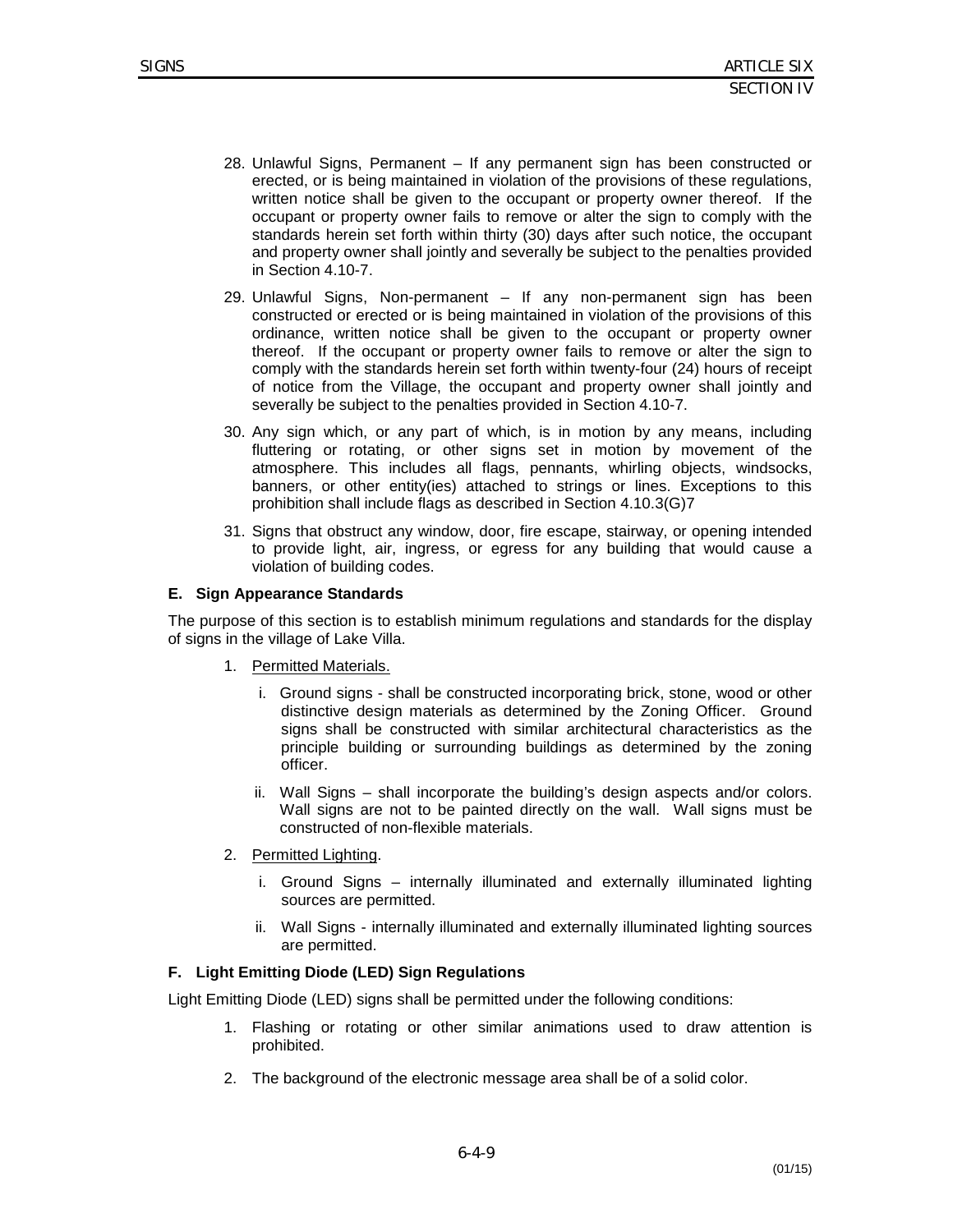- 3. Signs are limited to one (1) LED display.
- 4. Electronic messages (text and logos) must be static or depicted for a minimum of eight (8) seconds.
- 5. Sign may be animated for a maximum of eight (8) seconds, with a minimum of eight (8) seconds between animation cycles.
- 6. The electronic message area of a ground sign shall not exceed forty (40) square feet.
- 7. Electronic messages (text) shall be of no more than two colors. There is no limit on the number of colors for pictures or videos.
- 8. Tri-vision signs shall be prohibited.
- 9. The LED portion of the sign must be enclosed on both sides by other sign materials such as brick, stone wood or other distinctive design materials
- 10. The electronic message area shall not have an undue brightness, which shall be defined as greater than 5,000 nits during the day and greater than 500 nits at night.
- 11. The owner/user shall reduce the level of brightness if determined by the Village that the light levels exceed the levels specified.
- 12. The LED portion of the sign may not be on the top portion of a sign that is greater than nine (9) feet in total height.
- 13. The electronic message area shall be programmed to dim and brighten automatically in response to changes in ambient light.
- 14. Prior to issuance of a permit for the sign, the applicant shall provide written certification from the sign manufacturer or installer that the light intensity has been factory preset not to exceed the levels specified above.
- 15. The electronic message area shall be controlled electronically by a computer or other similar devise that has a manual override.
- 16. The electronic message area shall either freeze or go blank in the event of a malfunction.
- 17. LED Signs shall only be permitted in CR, CB, LI, LI-2, RD and SB zoning districts, except messages that display fuel prices, which may be permitted in any zoning district where a fuel station is permitted.
- 18. LED Signs shall be permitted in residential zoning districts only on church and school properties. LED signs permitted in residential zoning districts may remain on until 11:00 PM. The zoning officer may impose additional restrictions if it is felt that the LED sign impacts the residential character of the neighborhood.
- 19. LED Signs shall only be allowed as a ground signs and shall not be in addition to the number of allowed ground signs.
- 20. No LED sign shall be located within 100 feet of a residential use, except as permitted in this section.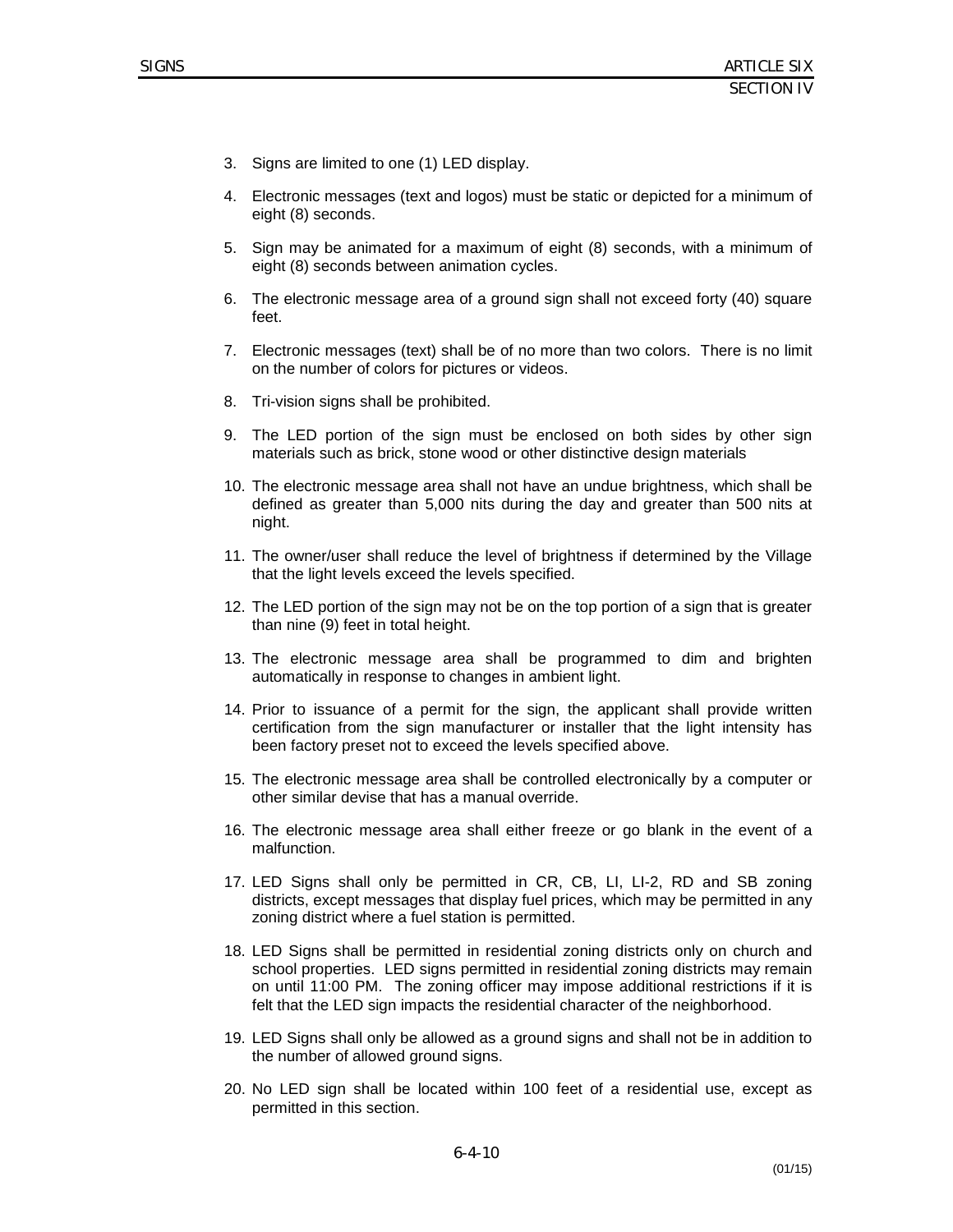- 21. LED signs shall only display promotional messages of a good or service that is being offered at the place of business on the particular zoning lot that said sign is located, with the exception of advertisements for community events such as Village, Township or other local taxing body sponsored events, and civic organizations.
- 22. Fuel prices on signs at gas stations may be displayed in electronic numbers in lieu of changeable copy numbers.
- 23. Signs used to display fuel prices shall be for the exclusive use of the display of fuel prices and may not display any other type of message or advertisement. Signs that display fuel prices may not change until a change in the price of fuel has occurred. The fuel price displayed on an electronic message board sign shall not scroll, move or flash and must be static.

#### **G. Temporary Signs**

- 1. Temporary Signs Permitted Temporary Business Signs shall be permitted in CR, CB, LI, LI-2, RD and SB zoning districts upon issuance of a permit under the following circumstances:
	- i. For a new business for a period not to exceed 30 days.
	- ii. Four (4) times per calendar year for a period not to exceed 15 days, with a 15 day waiting period between displays. For a new business, the initial 30 day period shall count towards the number of permits to be issued in a calendar year.
	- iii. A permit shall only be issued for Temporary Business Signs and remain valid if the following conditions are met:
		- a. The display shall contain three or fewer temporary signs.
		- b. The sign area for each sign does not exceed 32 square feet in area and four (4) feet in height, unless a temporary sign is substituted for a feather sign.
		- c. The signs are attached to the building or placed in the ground or attached to a permitted structure.
		- d. The signs do not extend over or into any street, alley, sidewalk or other public thoroughfare or a distance greater than four inches (4") from the wall to which it is attached, and shall not be placed or project over any wall opening.
		- e. The temporary sign display shall not display off-site advertising signs.
		- f. Multi-tenant buildings shall count as one business for the purpose of temporary sign displays.
- 2. Signs Announcing the Sale or Lease of Land Signs announcing the sale or lease of land shall be permitted in all zoning districts, provided the following conditions as met.
	- i. One (1) temporary use real estate sign not exceeding four (4) square feet in area, per face, and six (6) feet in height from ground level to the highest part of the sign, announcing the sale or lease of an individual improved property, shall be permitted on each individual parcel. No permit required.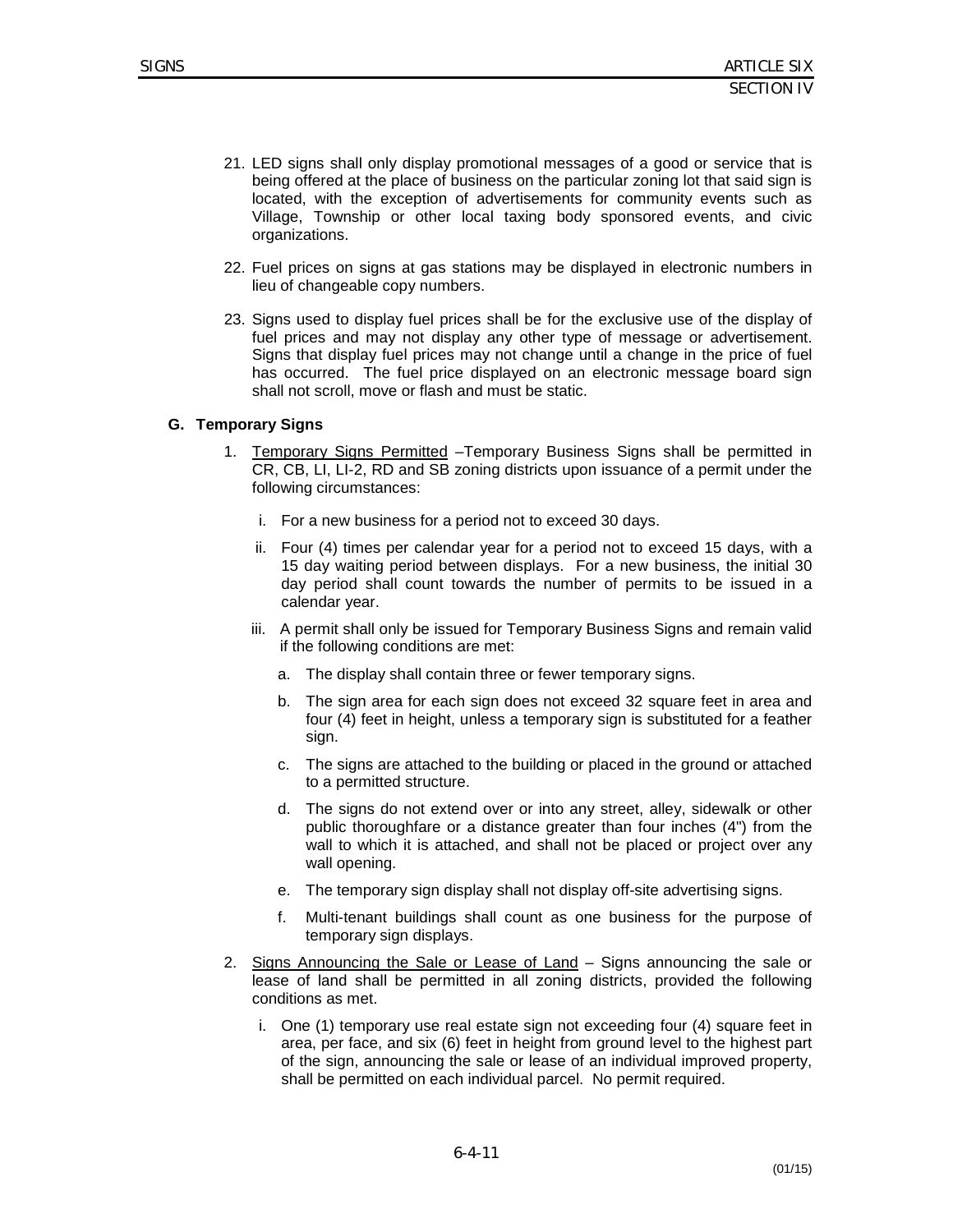- ii. A maximum of three (3) temporary use open house signs may be placed no more frequently than two (2) days per week and for a period of time not to exceed eight (8) hours per week. Size not to exceed 4 sq. ft. in area. No permit required.
- iii. On unimproved subdivided and/or unsubdivided tracts/parcels of land, one (1) temporary use sign not exceeding thirty-two (32) square feet in total surface area and eight (8) feet in height from ground level to the highest point of the sign for each street the tract abuts shall be permitted, but in no event shall more than two (2) such signs be permitted for any subdivision or tract. No such sign may be installed within 250 feet of another such sign for the same subdivision or tract. Sign(s) shall be removed within twelve (12) months after the installation of the sign, and may be renewable upon approval of the Village Board. During the period of time when the sign is in place, no individual real estate sign, other than for model homes, shall be placed on any of the lots or portion of the land within the subdivision or tract.
- 3. Event Signs Event signs shall be permitted in all zoning districts provided the following conditions are met.
	- i. A temporary use sign not exceeding thirty-two (32) square feet in total surface and six (6) feet in height announcing a drive or event of a religious, civic, or philanthropic organization may be permitted on the premises of said organization provided that the sign shall be used for not more than fifteen (15) days prior to the event and provided that said sign shall be removed within two (2) days after the completion of the event. No permit is required.
- 4. Temporary Political Signs Temporary signs announcing candidates seeking public political office, public issues which are the subject matter of an upcoming public referendum, or other political announcements may be erected or displayed provided that:
	- i. Such political issue signs shall not exceed a sign area of 16 square feet of cumulative total sign area for all such signs on any 1 premise and may be double faced.
	- ii. Such political issue signs shall be displayed on private property only with the express permission of the property owner upon whose property said sign(s) is placed.
	- iii. Such political issue signs shall not be attached to buildings, fences, mailboxes, utility poles, public signs, or any other accessory structure, shall not be placed within public or private rights of way.
- 5. Project Identification Signs One (1) sign not exceeding sixteen (16) square feet in total surface area may be placed on the premises of a project or building under construction. Sign must be removed at end of project.
- 6. Community Information Area Community event signs may be posted at the Community Information Area, (Lake Villa Fire Department building, 65 E. Grand Ave) but such signs shall subject to the following:
	- i. No Event Sign may exceed thirty-two (32) square feet in total surface area and six (6) feet in height.
	- ii. Event Signs may be posted no more than fourteen (14) days prior to the beginning and shall be removed within two (2) days after the completion of the event.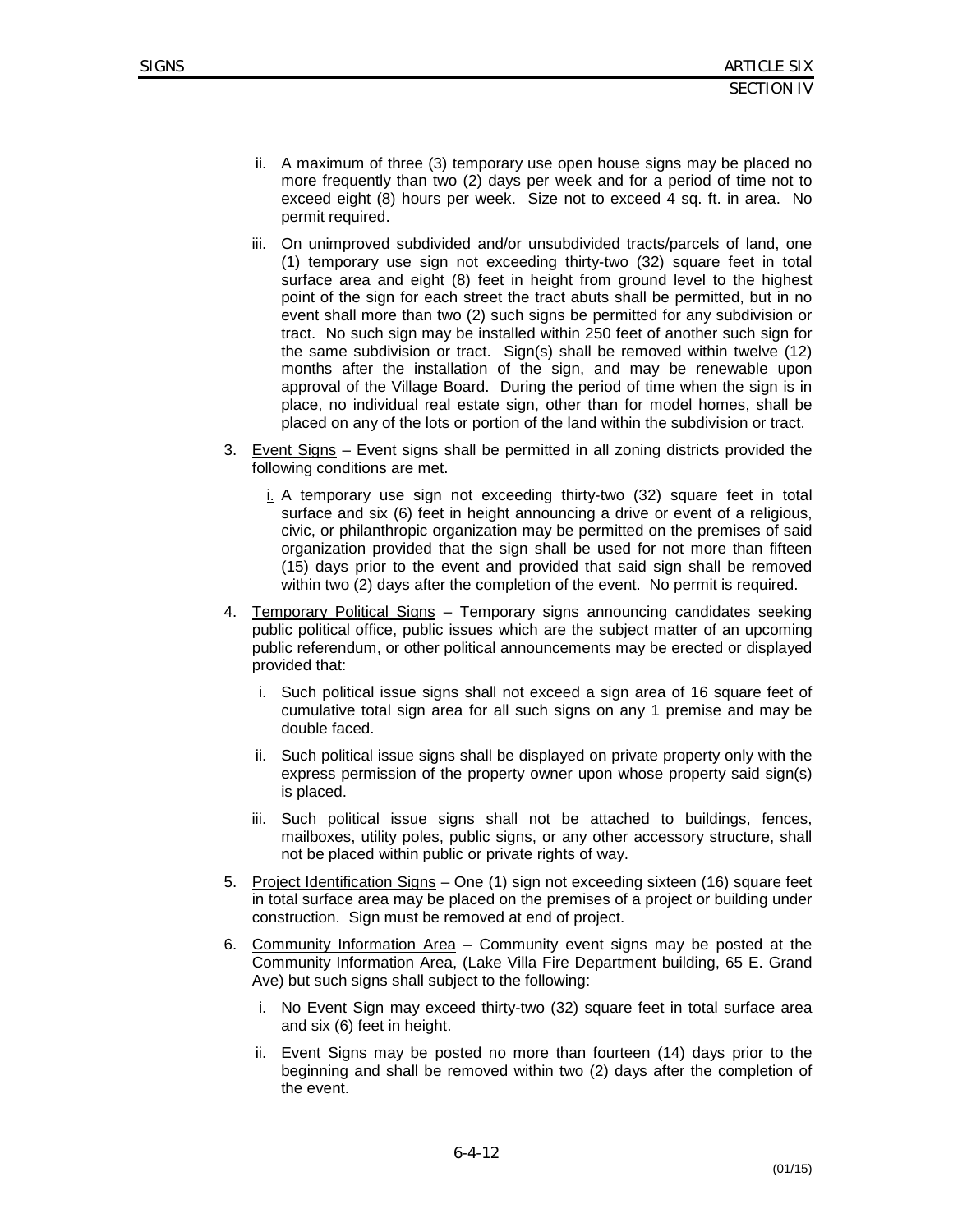- iii. Event Signs shall be made of durable materials and painted with tasteful colors compatible with surrounding environment.
- 7. Flags Flags do not require a permit but are subject to the size and location limitations below:
	- i. The total area of all flags on a lot shall not exceed sixty (60) square feet in area;
	- ii. No flag shall be flown from a pole that exceeds forty (40) feet in height;
	- iii. If a flag is mounted to a building, the vertical clearance from ground level when limp shall not be less than nine (9) feet; and
	- iv. No flags shall be mounted above the roofline of a structure.

#### **H. Franchise Business Signs**

A business, which is deemed to be a franchise and has less than three franchises, shall be subject to the provisions of Section 4.10-3(H) of this Ordinance.

A business with more than two franchises shall be subject to the provisions of Section 4.10- 3(H) of this Ordinance except to the extent that a sign required by a contract of a new franchise would place the business in violation of Section 4.10-3(H) of this Ordinance. In those circumstances, the business would be limited by the following provisions:

- 1. One additional ground sign is permitted (provided the size and height requirements in Section 4.10-5 are met), or additional wall signs are permitted (provided the total permitted wall sign area is not increased by more than 100%). All provisions of Sections 4.10-3 and 4.10-5 must be met, including design materials and lighting standards.
- 2. The business would be required to provide a valid enforceable franchise contract, which clearly sets forth the requirement of placing signage of the franchise on the property of the business.
- 3. The business would be required to provide a complete portfolio of franchisor signs available to the business in order for the Zoning Board to determine compliance with the provisions of Section 4.10-3(H).
- 4. In no event shall the provisions of this Section allow a business to display more than one sign per franchise contract if the business is in violation of Section 4.10- 3(H) of this Ordinance.

#### **I. Miscellaneous Provisions**

- Sign Removal Within thirty (30) days after the vacation of any building, development or portion thereof, the owner shall remove or cause to be removed all obsolete signs. If such signs are not removed within the thirty (30) day time period, the occupant and property owner shall jointly and severely be subject to the penalties provided in Section 4.10-7.
- 2. Governmental or Public Utility Signs Signs designed for control of or to provide information to traffic and other governmental regulator purposes (e.g. street signs, danger signs, railroad crossing signs, and signs of public service companies indicating danger and aids to service or safety which are erected by or on the order of a public officer in the performance of his or her public duty) shall be exempt from the provisions of this ordinance.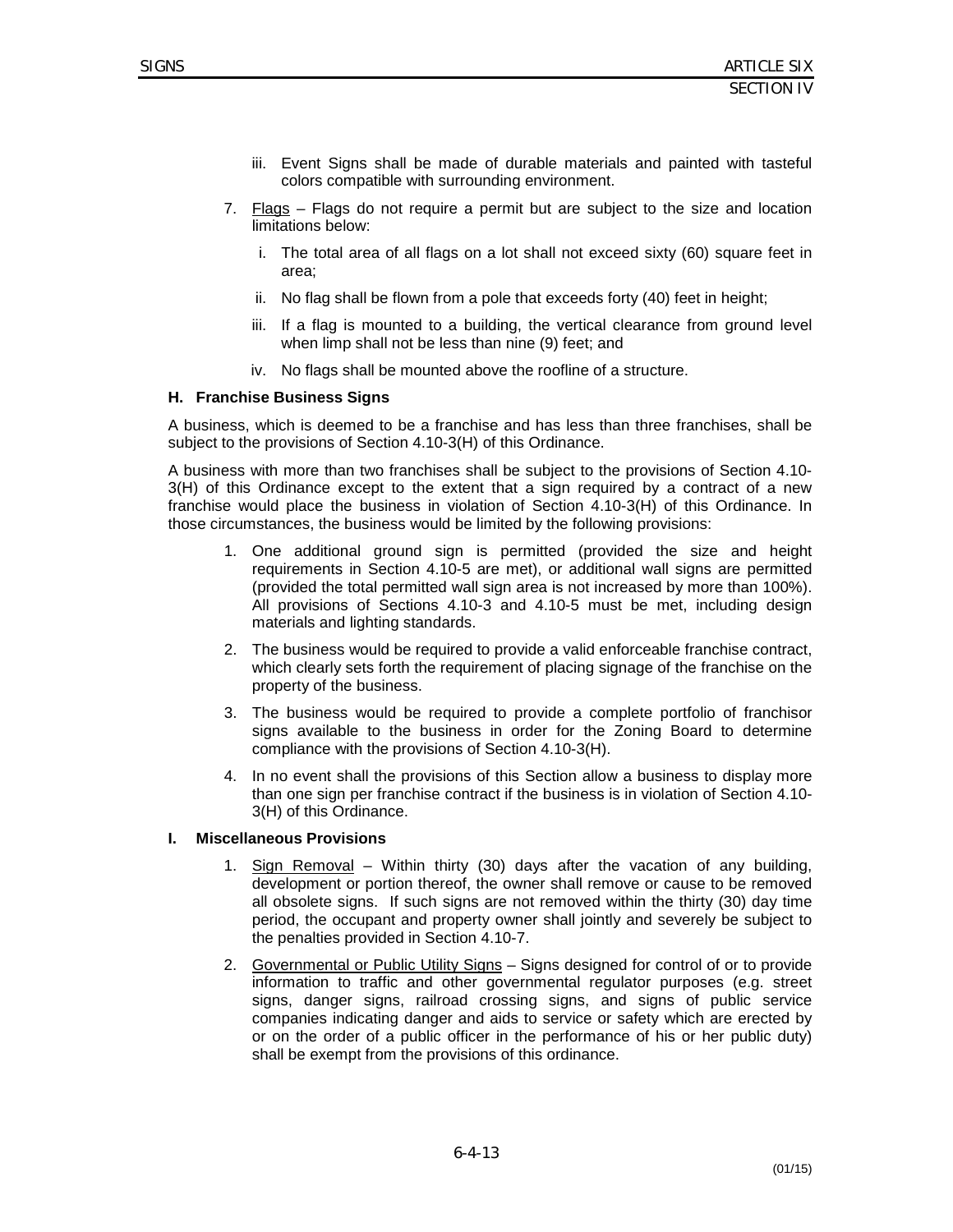- 3. Nonconforming Signs Loss of Legal Nonconforming Status of a Sign: A sign loses its legal nonconforming status and shall be considered in violation of this Section if one or more of the following occurs:
	- i. The sign is structurally altered in any way, except for normal maintenance or repair, which tends to make or makes the sign less in compliance with the requirements of this chapter than it was before the alteration.
	- ii. If, for any reason, the sign is destroyed, damaged, or in disrepair such that the cost to reconstruct or repair the sign equals or exceeds 50% of the sign's actual value as determined by the Zoning Officer.
	- iii. The sign is determined to be abandoned by the Zoning Officer
	- iv. The sign is moved, either in whole or in part, to any other location.
- 4. Monument Other than subdivision entrances, when located in a cemetery or are used for permanent markers in surveying, monuments are permitted. No permit required.
- 5. Landscaping Requirements All ground signs shall provide a landscaped area with appropriate natural plant material ground cover and other landscape plantings located at the base of said ground sign equal in area to the sign area. When earthen berms are used as part of said landscaping, the earthen berms shall maintain a side slope of no greater than 3:1 with a maximum berm height of 3 feet above adjacent surrounding grade. When earthen berms are used, earthen berms shall count towards the maximum permissible sign height.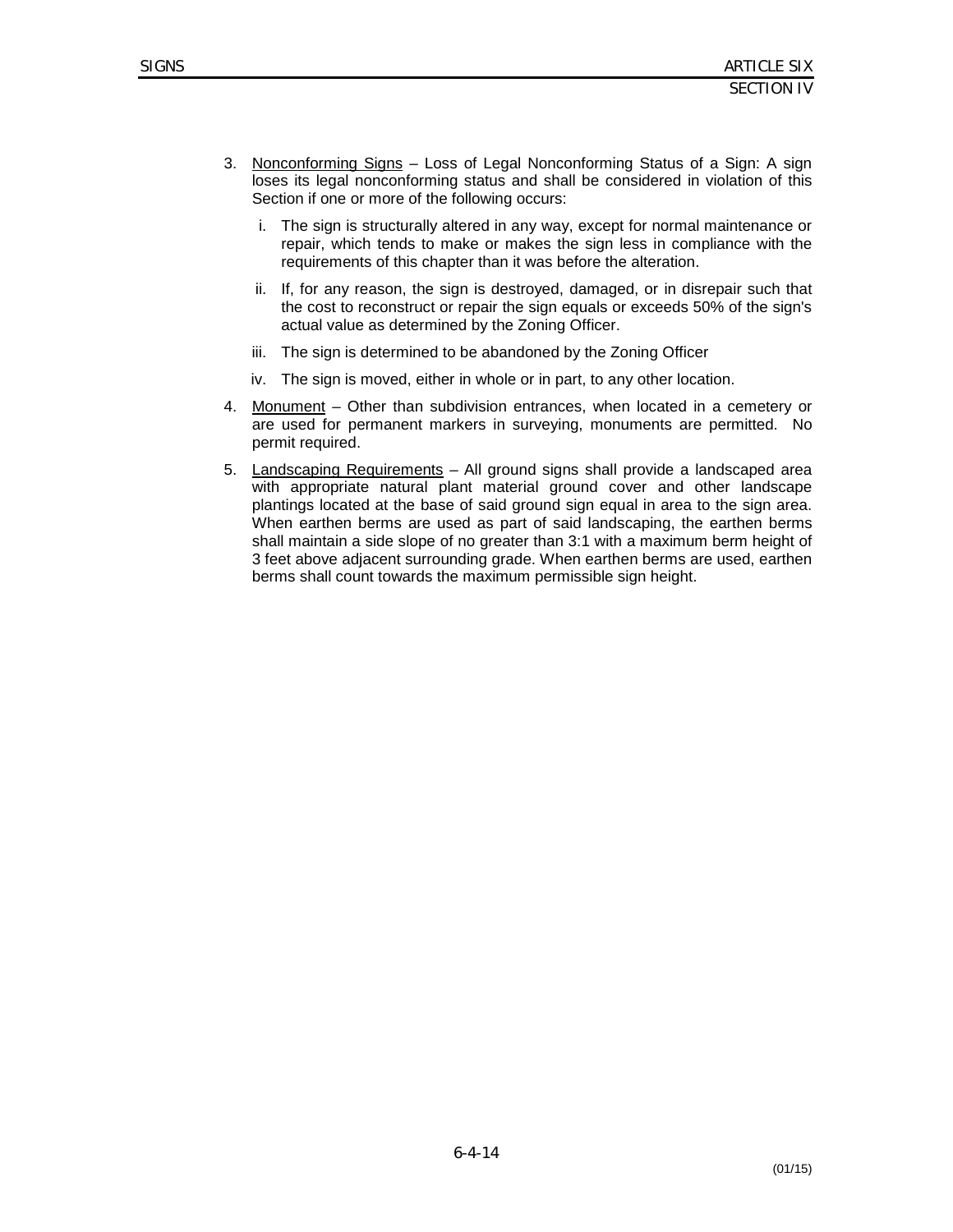## **Subsection 4.10-4 Signs Permitted in Agricultural and Residential Districts**

No signs shall be permitted in agricultural or residential zoning districts (CR, AG, SR1, SR2, SR3, R1, R2, SR, UR1, UR2, UR3, and UR4) except in accordance with the following provisions:

A. **Permitted Signs**

Ground – 1 per entrance to subdivision

B. **Maximum Sign Area for Ground Signs**

24 square feet

- C. **Maximum Sign Area for all Wall, Fascia, Awning/Canopy Signs** Not permitted
- D. **Maximum Sign Height for all Permitted Signs**

6 feet

E. **Permitted Lighting**

Lighting is permitted in accordance with Section 4.10-3(E)-2

F. **Temporary Signs**

Temporary signs are permitted in accordance with Section 4.10-3(G) Temporary Signs.

G. **Window Signs**

Not Permitted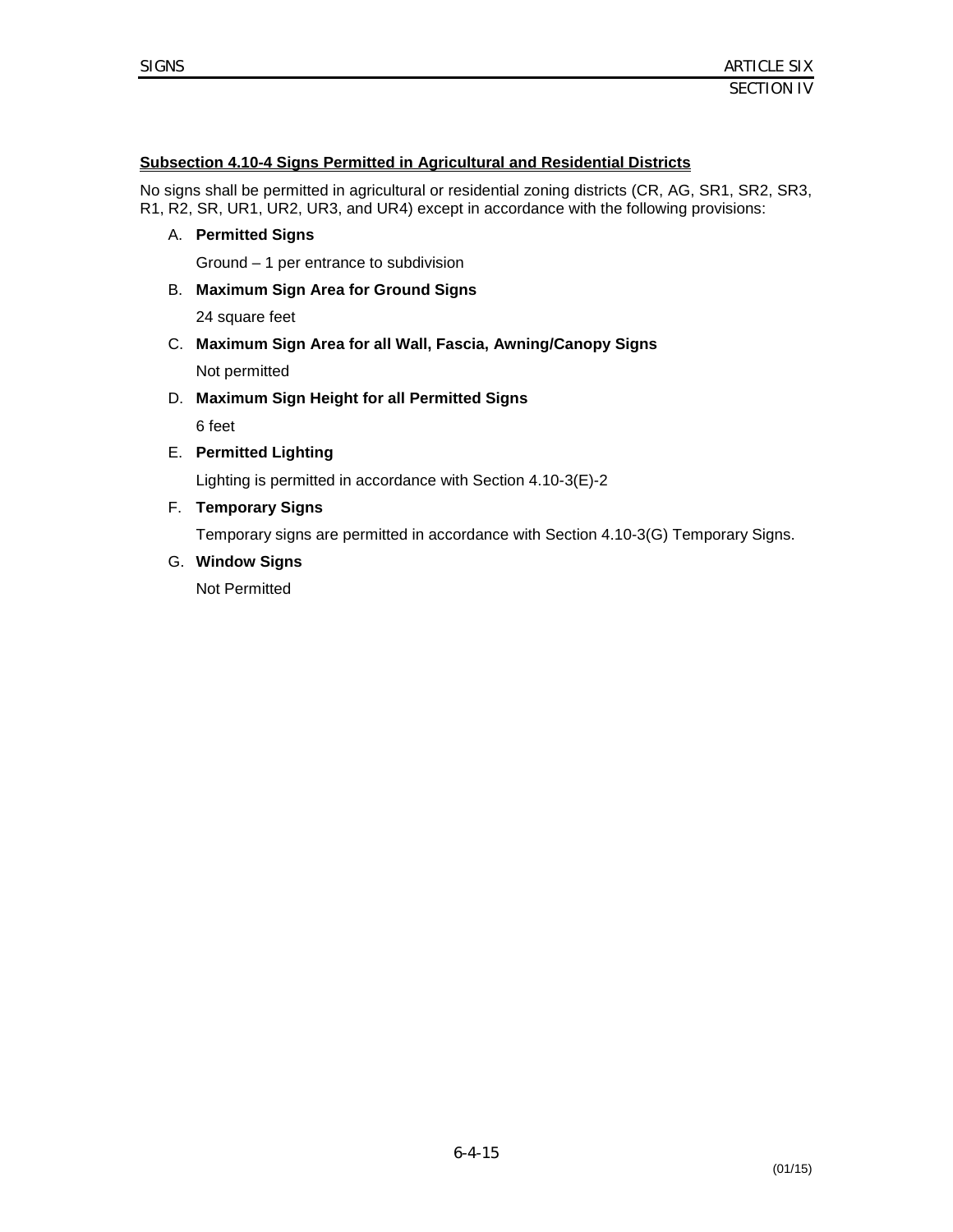#### **Subsection 4.10-5 Signs Permitted in Office, Business, and Industrial Districts**

No signs shall be installed or permitted on properties zoned CR, CB, LI, LI-2, RD or SB except in accordance with the following provisions:

#### A. **Permitted Signs**

- 1. Ground 1 sign per zoning lot is permitted. For commercial centers, 1 sign per entrance is permitted (Maximum 2), except for commercial centers with greater than linear feet of street frontage, where a maximum of 3 such signs shall be permitted.
- 2. Wall, including Fascia, Awning/Canopy and Marquee
- 3. LED as regulated in Section 4.10-3(F) of this chapter
- 4. Franchise Signs See Section 4.10-3(H)
- 5. Drive-Through Signs no taller than 10 feet and no larger than 50 square feet.

#### B. **Maximum Sign Area for Ground Signs**

120 square feet per permitted ground sign.

#### C. **Maximum Sign Area for all Wall, Fascia, Awning/Canopy Signs**

0.70 square foot per 1 linear foot of exterior wall width per business that fronts on a public street up to a maximum of 200 square feet per public street frontage.

#### D. **Maximum Sign Height for Ground Signs**

12 feet

#### E. **Permitted Lighting**

Lighting is permitted in accordance with Section 4.10-3 (E)-2.

#### F. **Temporary Signs**

Temporary signs are permitted in accordance with Section 4.10-3(G) Temporary Signs.

#### G. **Window Signs**

Permitted in accordance with Section 4.10-3(B) 4 ix.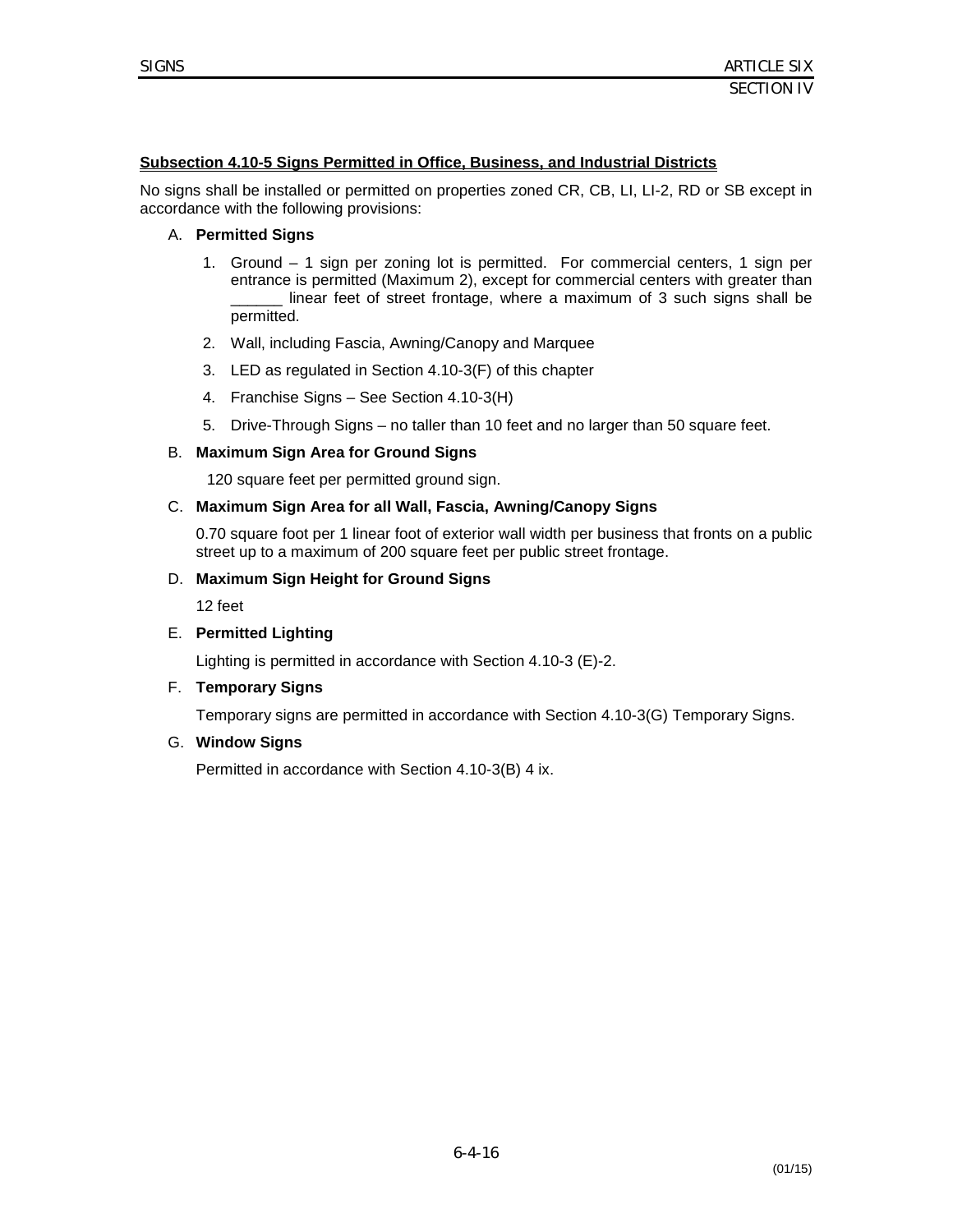# **Subsection 4.10-6 Variations**

The Zoning Board of Appeals, upon written application, may recommend to the Village Board that a variation from the applicable sign regulations to permit the continued use of an existing nonconforming sign, or the erection and use of a new sign, provided that the Zoning Board of Appeals finds that all of the following criteria are satisfied:

- 1. That the proposed or existing sign is innovative and/or creative;
- 2. That the proposed or existing sign is compatible with surrounding land uses and signs;
- 3. That the granting of approval for this proposed or existing sign is consistent with the overall purpose of the sign regulations; or
- 4. That due to the unique circumstances or safety considerations, the proposed or existing sign is aesthetically consistent with the environment and because of these circumstances or considerations is necessary that a variation be granted for the erection of the proposed sign or continued use of existing sign, or to prevent an extreme hardship.
- **5.** In the event that the Zoning Board of Appeals recommends denial of an application, the applicant(s) shall have the right to have the Village Board make a final decision on the application. The Village Board may accept and approve, reject and disapprove, or modify the recommendation of the Zoning Board of Appeals.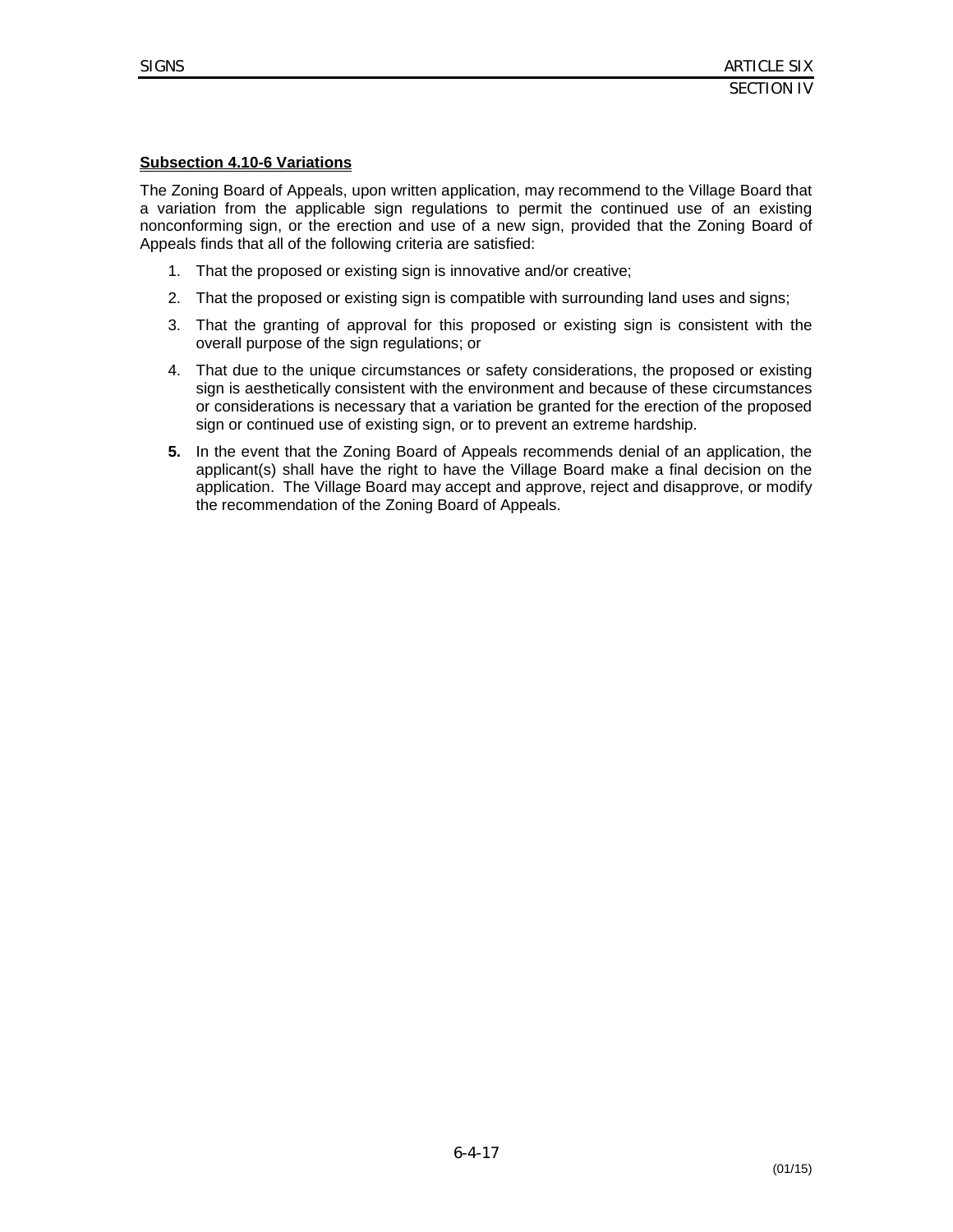# **Subsection 4.10-7 Penalties**

- A. Any person violating any of the provisions of this Section shall upon conviction, be fined a sum not less than One Hundred Dollars (\$100.00) nor more than Seven Hundred Fifty Dollars (\$750.00) for each violation. A separate offense shall be deemed to have occurred on each day upon which a violation occurs or continues. For the purpose of this Section, a person shall mean and include any individual, partnership, corporation, association, or any other legal entity. Both property owner and occupant, if different, shall be jointly and severally responsible for compliance with the terms and conditions of this Section.
- B. A person who violates this Section shall be responsible for all attorneys' fees and costs incurred by the Village in enforcing the terms of this Section.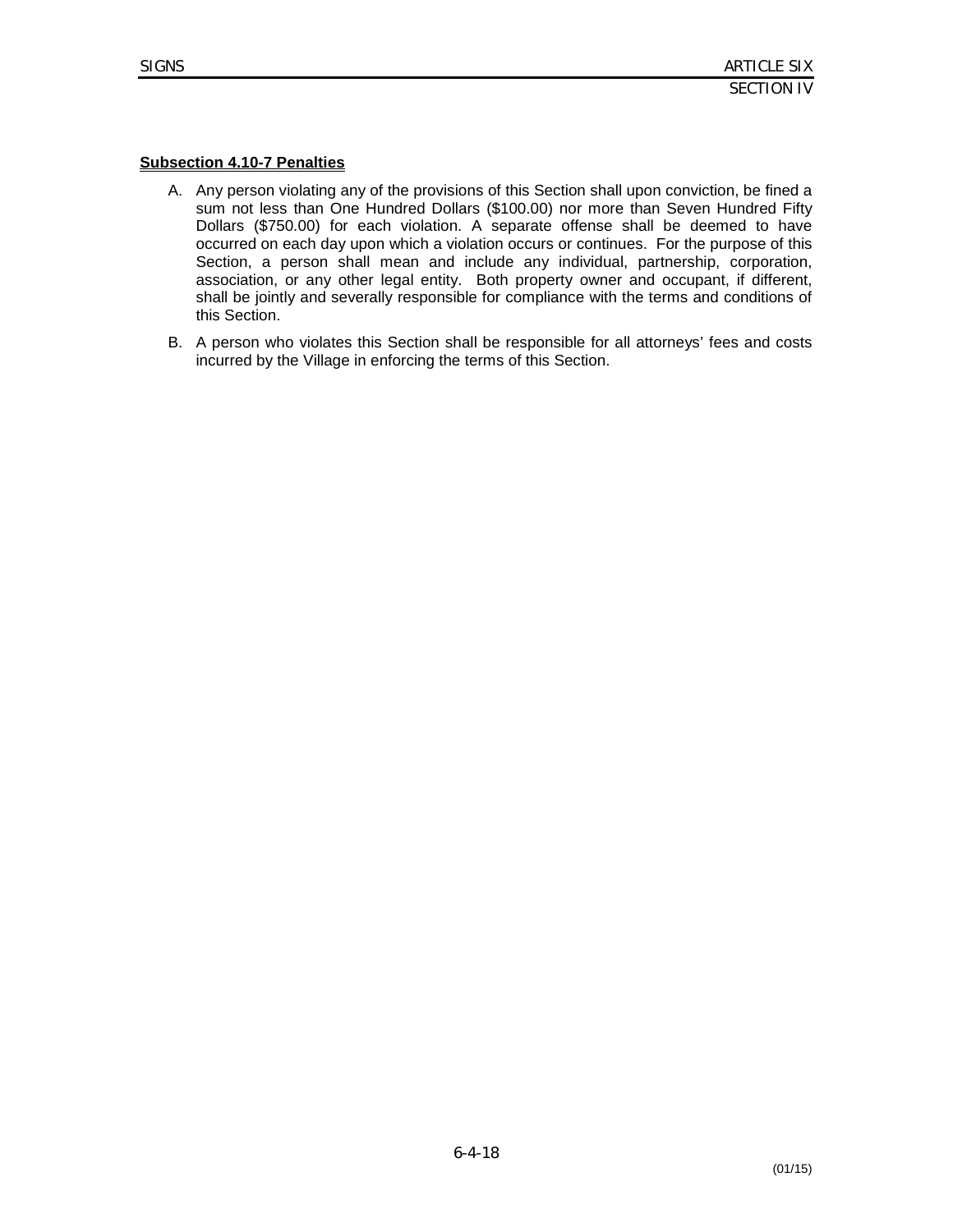# **Subsection 4.10-8 Schedules of Fees**

- A. The sign fee shall be \$50.00. This fee is for the signage only. The exterior support structure on which the signage is placed upon requires a building permit by itself.
- B. There shall be an additional fee of \$25.00 for signs which are designed to be served, in whole or in part, by electricity.
- C. Temporary sign fee shall be \$20.00.
- D. The application fee for a variation to cover the cost of hearings, public notice, and other costs incurred by the Village, shall be \$500.00.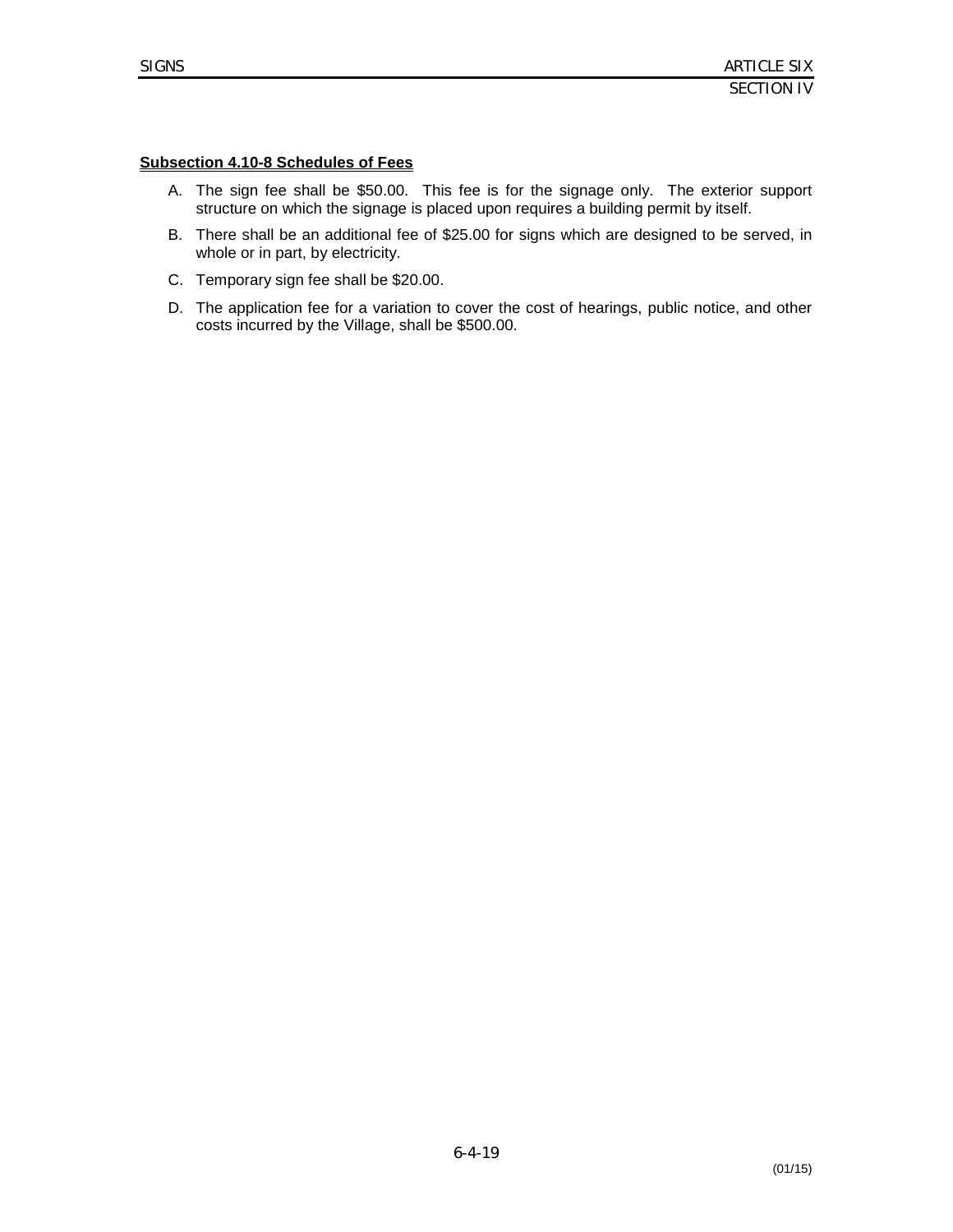SECTION IV

#### **Subsection 4.10-9 Building Requirements and Permit Procedures**

- **A. Application for Permanent Sign** When a permit is required to erect or alter one or more permanent signs on a zoning lot, the application shall include the following:
	- 1. An accurate plot plan of the zoning lot or parcel, at a reasonable scale.
	- 2. Location of buildings, parking lots, driveways, and landscaped areas on such zoning lot or parcel.
	- 3. An accurate indication on the plot plan of the location of each existing and proposed sign of any type, whether requiring a permit or not, except that incidental signs need not be shown.
	- 4. An accurate indication of the proposed sign's size, height, dimensions from normal grade and type of material that is being used to make the sign.
	- 5. An accurate representation of the sign dimensions, proposed color of the supporting structure, background and lettering.
	- 6. Additional information as may be required by the Zoning Officer.
	- 7. Application shall be accompanied with a business registration certificate.
- **B. Application for a Temporary Sign** When a permit is required to erect temporary business signs on a zoning lot or parcel pursuant to Section 4.10(G)1, an application a temporary sign shall include the following:
	- 1. An approved temporary use permit.
	- 2. An accurate indication of the proposed sign's size, height, location, area, means of mounting or anchoring and the number of type of temporary signs.
	- 3. The beginning and end date of the temporary sign display, including the number of days.
	- 4. Such other information as may be required by the Zoning Officer.
	- 5. Signs displayed inconsistent with the approved permit may preclude the applicant from obtaining additional temporary sign permits.

#### **C. Processing/Action for Approval of Applications**

- 1. Within thirty (30) days of the submission of a complete application, the Zoning Officer shall either:
	- i. Approve the plan if the application conforms in every respect with the requirements of this Ordinance; or
	- ii. Reject the plan if the proposed sign fails in any way to conform to the requirements of this Ordinance. In the case of a rejection, the Zoning Officer shall specify the reason for the rejection.
- 2. Failure of the Zoning Officer to make a determination shall constitute a denial of the application.
- **D. Permit Display** A true copy of the building/sign permit card shall be posted on the site of operations, in public view during the entire time of construction and until completion of the same, so that the inspectors can sign off on each required inspection.

#### **E. Building Codes for Sign Structure Permits**

1. All signs shall be attached, anchored and/or fastened in accordance with the Building Code and all other applicable Village Ordinances.